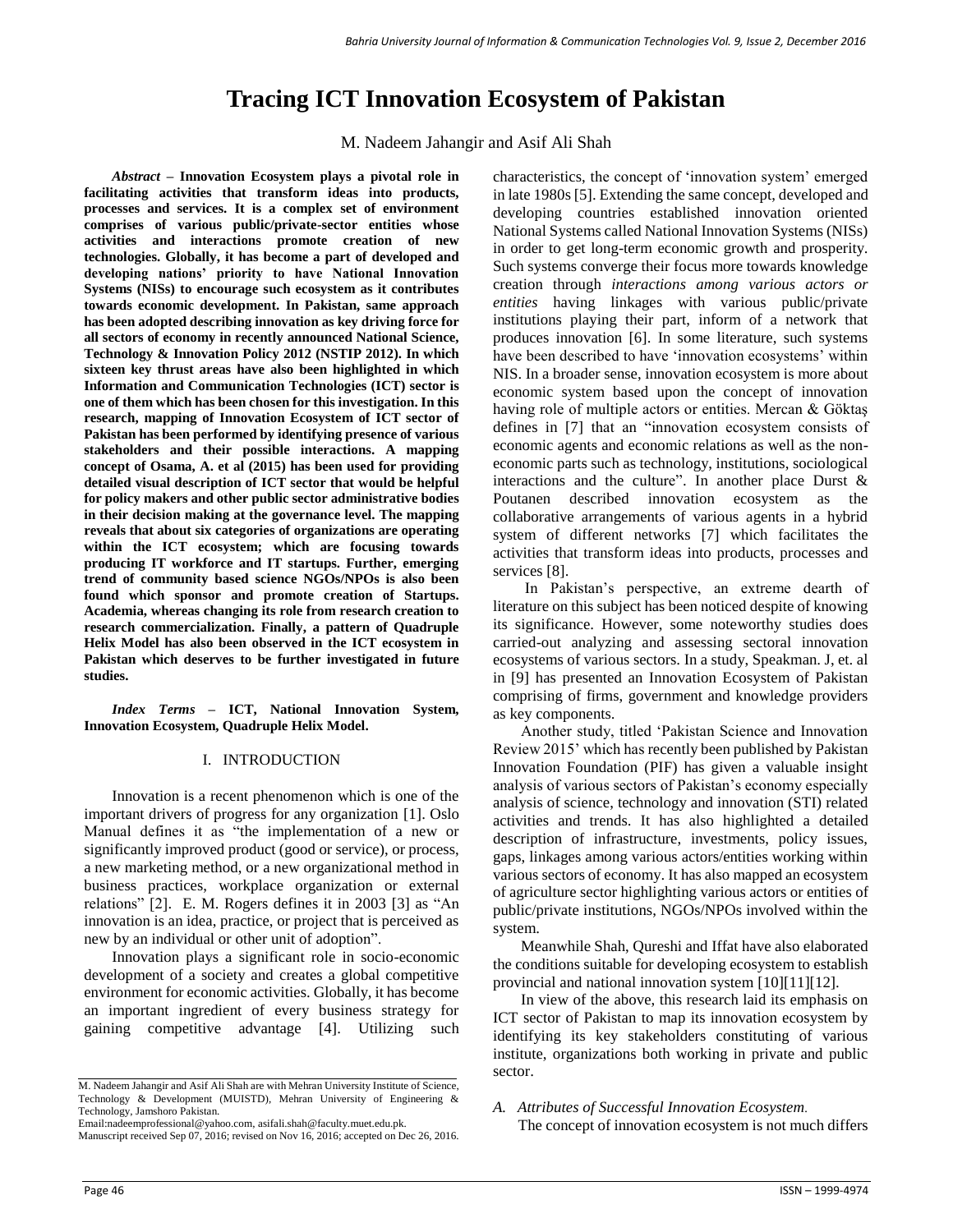from NIS. In some literature, the characteristics of NIS that have been described are somewhat similar to the characteristics of innovation ecosystem. Freeman has defined NIS in 1987 [6] ". the network of institutions in the public-and private-sectors whose activities and interactions initiate, import, modify and diffuse new technologies". Similarly, Nelson and Rosenberg in 1993 have also identified the similar characteristics [6] i.e. 'interactions' or 'linkages among entities' to NIS approach of interaction. Engler and Kusiak have explained ecosystem as "an environment in which the individual agents (innovation entities) exist and interact" [13]. Oksanen and Hautamäki have said 'innovation ecosystem refers to a dynamic, interactive network that breeds innovation' on p.25[14].

In a nutshell, the concept of innovation ecosystem could not be separated from the concept of NIS. It could be considered that a successful NIS manages various entities which creates an environment (i.e. innovation ecosystem) that facilitates innovation. The same is illustrated in Fig. 1.



Fig. 1 Showing Innovation Ecosystem. Source: Authors Description

# *B. ICT and Public Policy in Pakistan*

In Pakistan, ICT has been added in a public policy document for the first time in year 1993 in 'National Technology Policy and Technology Development Action Plan'. In that policy document IT has been emphasized to be used as a tool for transforming conventional paper based record keeping system into electronic Database Management System in all public offices [15]. Since then, it has become an integral part of every S&T policy in Pakistan. Even it was the policy decision that made Information Technology as a separate ministry in 2002 for establishing IT infrastructure and encouraging its use in the country.

In early 90s Pakistan was nowhere in software developing countries, even it had lenient IT infrastructure [16]. However, today it is reported as a fastest growing export sector of Pakistan which has crossed \$2.5 billion mark with 41 percent of annual growth rate in IT export during 2014-15. Now, it has more than 2000 IT Companies, so far 15 Software Technology Parks (STPs), over 500 Call Centers, several Data Centers, Training Centers, Extended Telecom Infrastructure, Mobile, Gaming & Animation Studios and recently introduced technology/innovation incubating centers which are part of its ecosystem [17].

*C. Inclusion of Innovation in S&T Policy of Pakistan* Recently, Government of Pakistan has added the

'*innovation*' term in its National Science, Technology & Innovation Policy 2012 as a major driving force of economic activities in the country [18]. In the same policy document, sixteen thrust areas (sectors of economy) have also been identified and highlighted for conducting R&D (Research and Development) activities for obtaining ground-breaking results from each sector as shown in Table I.

Table I. Thrust Areas Described in National ST&I Policy 2012

| Sr.            | <b>Thrust Areas</b>                            |
|----------------|------------------------------------------------|
| $\mathbf{1}$   | Metrology, Standards, Testing & Quality (MSTQ) |
| $\mathfrak{D}$ | Environment                                    |
| $\mathcal{R}$  | Health & Pharmaceuticals                       |
| 4.             | Energy                                         |
| .5.            | Biotechnology & Genetic Engineering            |
| 6.             | Agriculture & Livestock                        |
| 7 <sup>1</sup> | Water                                          |
| 8.             | Minerals                                       |
| 9.             | Ocean Resources                                |
| 10.            | Electronics                                    |
| 11.            | Information & Communication Technologies       |
| 12.            | Space Technology                               |
| 13             | Materials Science                              |
| 14             | Nano-Science & Nanotechnology                  |
| 15.            | Lasers & Photonics                             |
| 16.            | <b>Engineering Sector</b>                      |

Since ICT is one of the key thrust areas of NST&I Policy 2012 to induce innovation in Pakistan, therefore, to achieve desired results of policy decisions, it is important for policy makers to have thorough understanding and awareness of all stakeholders or entities working-in or part of the existing S&T system that can encourage 'innovation' by reorganizing to get positive results. Without having complete awareness of organizational structure, any policy decision could be ineffective and objectives could remain vague and un-achieved.

Hence, keeping in view all factors, entities and circumstances under consideration as discussed earlier following research objectives have been formulated for this study;

- 1. To identify various stakeholders working within the ICT ecosystem of Pakistan.
- 2. To investigate the structural linkages and relationships among the identified stakeholders of ICT ecosystem.
- 3. To map and to highlight possible structural changes within the ecosystem.

# II. METHODOLOGY

Selecting methodology is a crucial step for conducting any study. In this research simplistic form of methodology has been adopted for achieving objectives. In this research identification of the relevant entities/actors/public-private institutions has been performed through extensive literature review of relevant research papers, survey reports, case studies and others relevant documents. ICT sector has been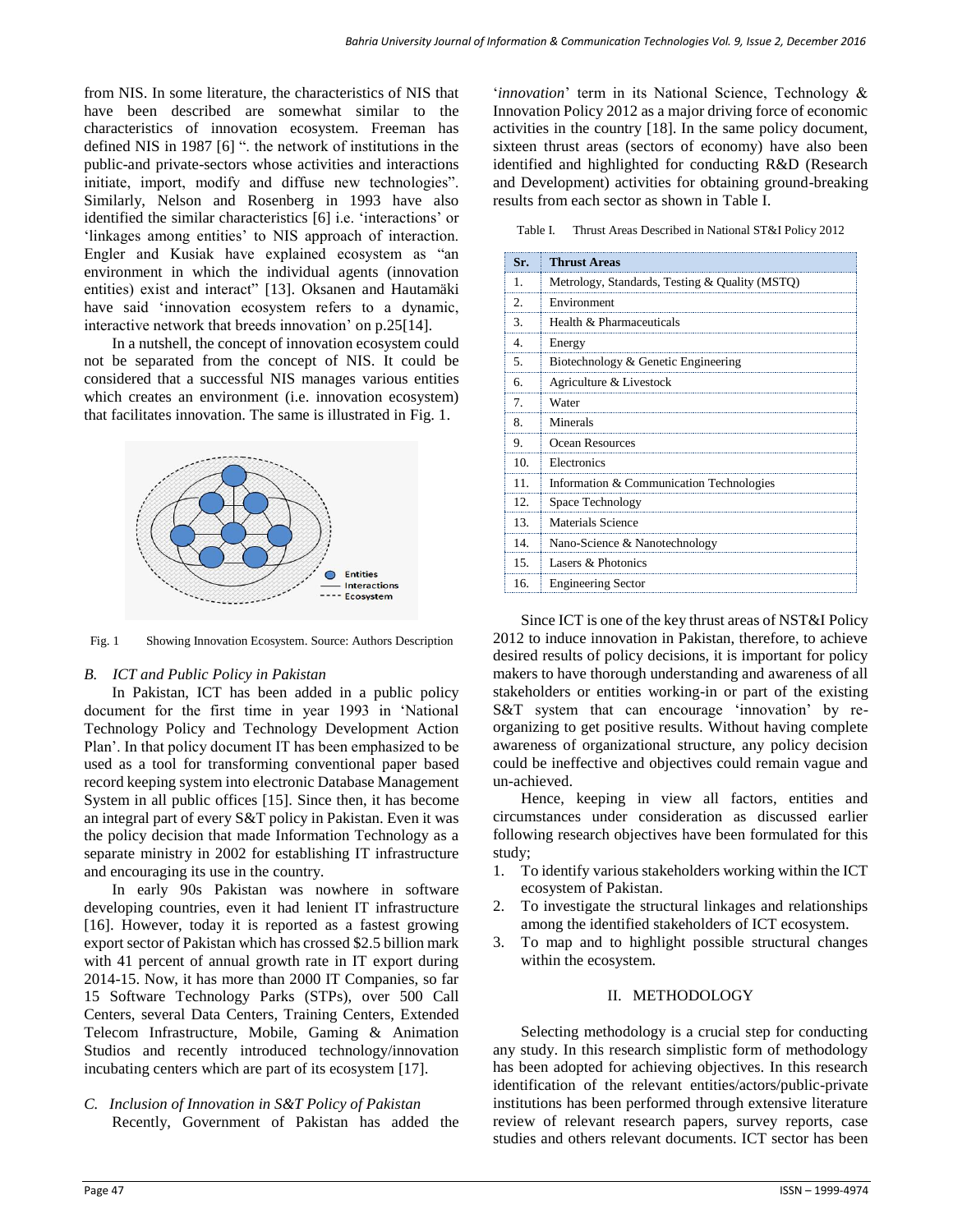chosen from sixteen thrust areas of NST&IP 2012 having significant impact in shaping economy of Pakistan.

Further, concept mapping has been preferred for designing structural map of ICT innovation ecosystem similar to the mapping concept of Osama, A. et al in [19] for providing a detailed visual description of innovation ecosystem that would be useful for various stakeholders of the industry specially policy makers in their *evidence-based*  decision making at the governance level.

# III. THEORETICAL DEBATE

# *A. Key Stakeholders/Entities in ICT Sector of Pakistan*

Pakistan's IT/ICT industry has several important actors/entities working within its ecosystem. It comes under the Ministry of Information Technology (MoIT) which is an apex policy making body established in 2002 under whom IT & Telecom Division [20] and National IT Board (NITB) works. It is responsible for planning, coordinating and taking policy decisions in-coordination with other public-private institutions.

Provincial IT Departments/Boards are also important entities which run by the Provincial Governments. They plan, coordinate and execute IT related projects, workshops, conferences, seminars at the provincial and national level. They also facilitate educational institutions/academies for producing highly skilled IT workforce for the industry.

Another important entity of the ecosystem is the Securities and Exchange Commission of Pakistan (SECP) which was established in 1997. It is an autonomous regulatory body which enforces international legal standards and best practices for the protection of investors and economic growth [21].

Ministry of Commerce is also an important entity which is responsible to provide a conducive environment for trade activities for buyers & sellers with the help of its subordinate department called Trade Development Authority of Pakistan (TDAP) which was established in 2006; successor of Export Promotion Bureau (EPB). It represents Pakistan in international trade exhibitions/expos and organizes trade events annually for attracting foreign buyers [22]. Beside TDAP, there are several other bodies like Pakistan Software Houses Association (PASHA), Pakistan Software Export Board (PSEB) and Federation of Pakistan Chambers of Commerce and Industry (FPCC) are playing their leading role in policy making, assessing and accelerating economic growth within the ecosystem [18].

Funding is an important component which helps businesses to achieve its goals. In Pakistan there have been many funding agencies which are working and supporting IT industry. National ICT and R&D Fund is one of them which is governed by MoIT. It encourages research related activities and provides funds for ICT related research projects.

Existing literature also reveal that beside National ICT R&D fund, there are several other science funding organizations working within the system. In which Universal Service Fund (USF), Pakistan Science Foundation (PSF), Higher Education Commission (HEC) and other

multinational private companies (like Shell, Toyota, Engro Corp., Mobilink, Bank Alfalah etc.) are few of them which provide funds through various scientific, academic and nongovernment organizations for promoting STI activities in the country [18][19][23].

Recently, a trend of technology/innovation incubating centers has also been introduced by some of the public, private owned organizations like Invest to Innovate (i2i), Plan9, The Incubator and The Nest i/o. Such centers provide professional environment to learners and helps them in building entrepreneurial skills for establishing start-ups. Punjab IT Board (PITB) and PASHA have played a significant role in disseminating such trend throughout the country.

Academia is also an important entity which produces specialized IT workforce for the industry through its various public-private academic institutions. Higher Education Commission (HEC) is the central body which regulates such public-private academic institutions, provides funds and other facilities for ICT related projects and programs. Vocational Training institutes are governed by the Provincial Education Departments which contributes in providing IT education.

Some organizations like Internet Service Providers Association of Pakistan (ISPAK), National Telecommunication Corporation (NTC) and Pakistan Telecommunication Authority (PTA) are playing their extremely vital role in maintaining the IT infrastructure and ensuring the availability of internet services throughout the country which is the life line of the whole ICT industry. All of above discussed entities are listed in Table II which fulfills first objective of this study.

| <b>SR</b> | IDENTIFIED<br><b>ENTITIES/</b><br><b>STAKEHOLDERS</b>          | <b>FUNCTION</b>                                                                                                                                                                                                              | <b>SOURCE</b>                         |
|-----------|----------------------------------------------------------------|------------------------------------------------------------------------------------------------------------------------------------------------------------------------------------------------------------------------------|---------------------------------------|
| 1         | Ministry of<br>Information<br>Technology (MoIT)                | Policy Making,<br>planning; coordinating<br>and initiating IT related<br>projects and programs.<br>Under which IT $\&$<br>Telecom Division and<br>National IT Board<br>works.                                                | [18]                                  |
|           | Provincial IT<br>Departments/Boards                            | Planning, coordinating<br>and initiating IT related<br>projects, programs,<br>conferences, seminar,<br>workshops and use of<br><b>ICT</b> solutions at the<br>provincial level.                                              | [18]                                  |
| 3         | Securities and<br>Exchange<br>Commission of<br>Pakistan (SECP) | It is a regulatory body<br>which registers and<br>enforces international<br>standards and best<br>practices for the<br>protection of investors.<br><b>Associations like PSEB</b><br>and ISPAK are also<br>registered by SECP | Official<br>Website of<br><b>SECP</b> |

Table II. List of major actors/entities working within the ecosystem of ICT industry of Pakistan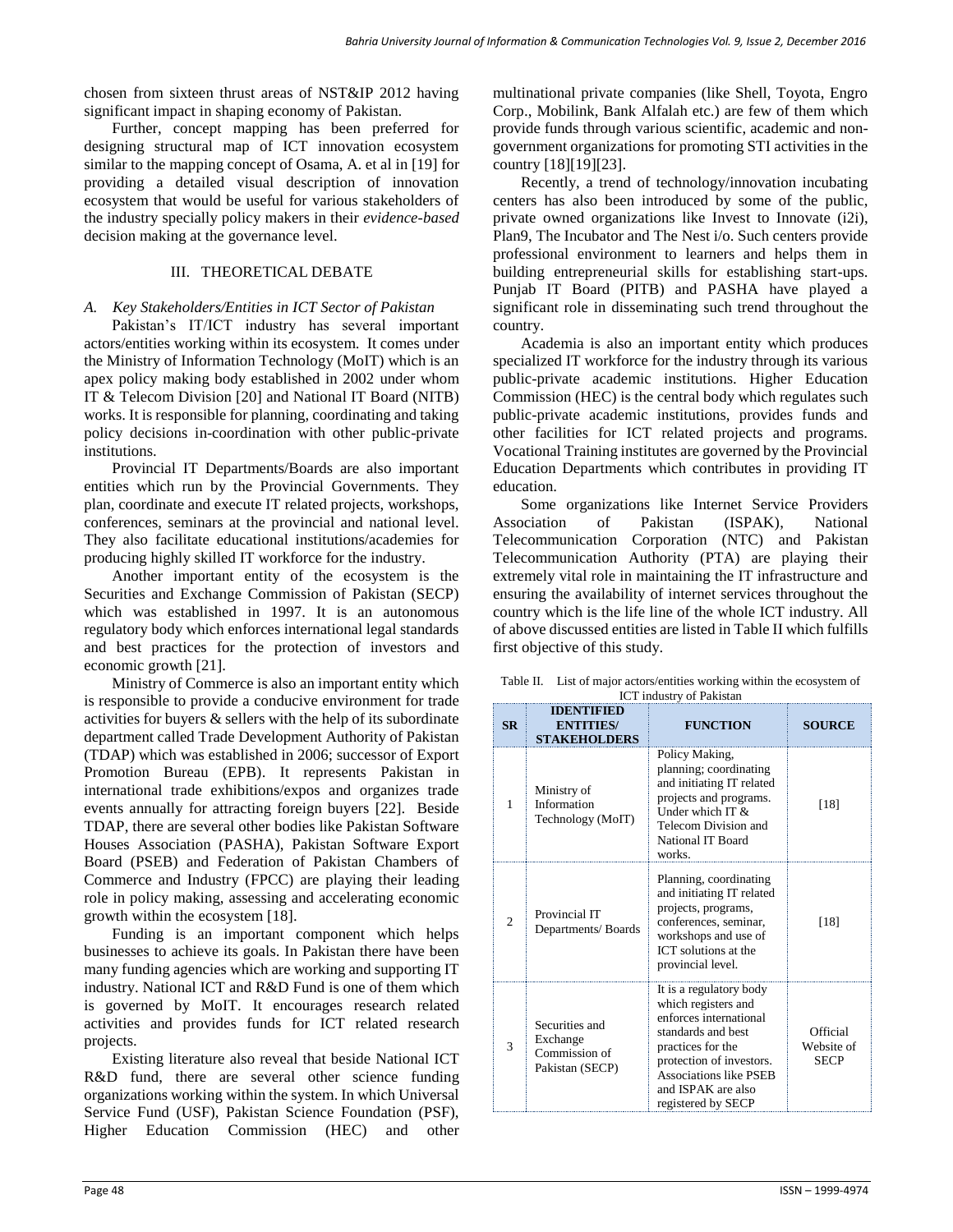| $\overline{\mathcal{L}}$ | Ministry of<br>Commerce (MoC)                                                       | <b>Cabinet Level Ministry</b><br>of Government of<br>Pakistan. It plays<br>pivotal role in national<br>economic growth and<br>commerce<br>development. It also<br>grants licenses to trade<br>associations like<br>PASHA. | <b>FPCCI</b><br>Official<br>website                  |
|--------------------------|-------------------------------------------------------------------------------------|---------------------------------------------------------------------------------------------------------------------------------------------------------------------------------------------------------------------------|------------------------------------------------------|
| 5                        | Trade<br>Bodies/Associations                                                        | Facilitates Trade of ICT<br>related service. In<br>which PASHA, ISPAK<br>and FPCCI are actively<br>working trade bodies.                                                                                                  | [18]                                                 |
| 6                        | <b>Higher Education</b><br>Commission (HEC)                                         | It regulates universities<br>which produces IT<br>professionals. It also<br>provides funds and<br>other facilities for ICT<br>related projects and<br>programs.                                                           | [18][24][19]<br>$[25]$                               |
| $\tau$                   | <b>Universal Service</b><br>Fund (USF)                                              | It provides funds in<br>form of subsidies for<br>telecom development in<br>under-developed areas.                                                                                                                         |                                                      |
| 8                        | Pakistan Science<br>Foundation (PSF)                                                | It gives funds for R&D<br>and S&T related<br>activities.                                                                                                                                                                  |                                                      |
| 9                        | National ICT R&D<br>Fund                                                            | It gives funds for R&D<br>activities related to ICT.                                                                                                                                                                      | [18][23]                                             |
| 10                       | Private Sector<br>Organizations/<br>Technology/Innovati<br>on Incubating<br>Centers | Public/Private<br>organizations like PIF<br>and other incubating<br>centers like Plan9<br>owned by Punjab IT<br>Board, i2i is private<br>organization and The<br>Nest i/o is launched by<br>PASHA.                        | Official<br>Websites of<br>PITB,<br>PASHA and<br>PIF |

# IV. MAPPING LINKAGES OF ECOSYSTEM

From the above discussion, all of the gathered entities as presented in Table II could be classify into following six specific categories (domains):

- 1. Funding Organizations
- 2. Academia
- 3. Public Sector Organizations
- 4. Private Sector Organizations
- 5. Public-Private Organizations
- 6. Trade Bodies/Associations.

These domains are interconnected with each other through various channels, in which public sector organizations are playing their major role in driving whole system. First category is comprises of *funding organizations* in which majority of the public and foreign funds for ICT related scholarly research work are been channeled through HEC which is a federally administered body. However, there are some other federally controlled funding organizations working within the ecosystem like USF (works under MoIT), PSF (works under MoST) and National ICT R&D Fund (works under MoIT). Foreign funding is also been channeled through these federally controlled organizations but some private organizations (foreign and domestic) do sponsor projects through organizing funding events. This category is connected in parallel with *Academia*, in which HEC remains a central body. It regulates and accredits all universities throughout the country. In Pakistan, Provincial Governors are considered as Chancellors of all universities in their respective provinces. This builds a direct administrative relationship of academia with provincial public-sector entities which are comprises of *Provincial Governments* having respective IT Departments, Federally driven MoITT, PSEB (licensed by SECP) having direct parallel link with the private sector's trade bodies/IT associations like PASHA, ISPAK, CSP and FPCCI and Science NGOs/NPOs.

A recent change in the ecosystem is in the form of technology/innovation incubating centers. These centers conduct capacity building and entrepreneurial skill building courses. Such centers are emerging as a result of combined efforts of both *public-private* entities. Plan9 and PlanX are recent examples, driven by PITB partnering with various renowned foreign and domestic private companies and educational institutions. Some other technology incubating centers like NUST's Technology Incubation Center (TIC), Seed Incubation, Microsoft Innovation Center, National Incubation Center funded by National ICT R&D Fund, COMSATS Business Incubation Centre are some of the recent inclusion, mutually driven by public-private sector organizations. It is also found that most of the entities including recent class of incubation centers; does have a direct/indirect link with *Ministry of Commerce* (MoC) which is a federal government ministry established to facilitate trade of ICT based services.

Combining all six categories of above discussed organizations, a multi-channeled ecosystem of ICT sector appears as depicted in Fig. 2.

#### V. FINDINGS AND CONCLUSION

The mapping of ICT ecosystem of Pakistan reveals that there are about six major categories of organizations operating within the ecosystem having multiple interconnected channels of communications. It is a complex set of network having a large nos. of public-sector driven entities which are responsible for major policy decisions, managing academia and it's funding from various agencies categorized as  $1<sup>st</sup>$ ,  $2<sup>nd</sup>$  and  $3<sup>rd</sup>$  categories.

A cluster of private-sector driven entities also found which are more involved in commercialization or trade related activities which are categorized as 4<sup>th</sup> category.

It has also observed that beside public and private sector organizations, a new trend of community based organizations i.e. science NGOs/NPOs (Non-Government Organizations/ Non-Profit Organizations) have also been emerged in the ecosystem. Such science NGOs/NPOs are facilitating STI (science, technology and innovation) based activities through establishing technology/innovation incubation centers and sponsoring various ICT related projects by organizing events like ChallengeX Pakistan which is a Startup Competition, Boot Camps for product development, PIF's Karachi Innovation Challenge, PASHA's Launchpad organized annually for facilitating Startups in the country are placed in the  $5<sup>th</sup>$  category of the ecosystem.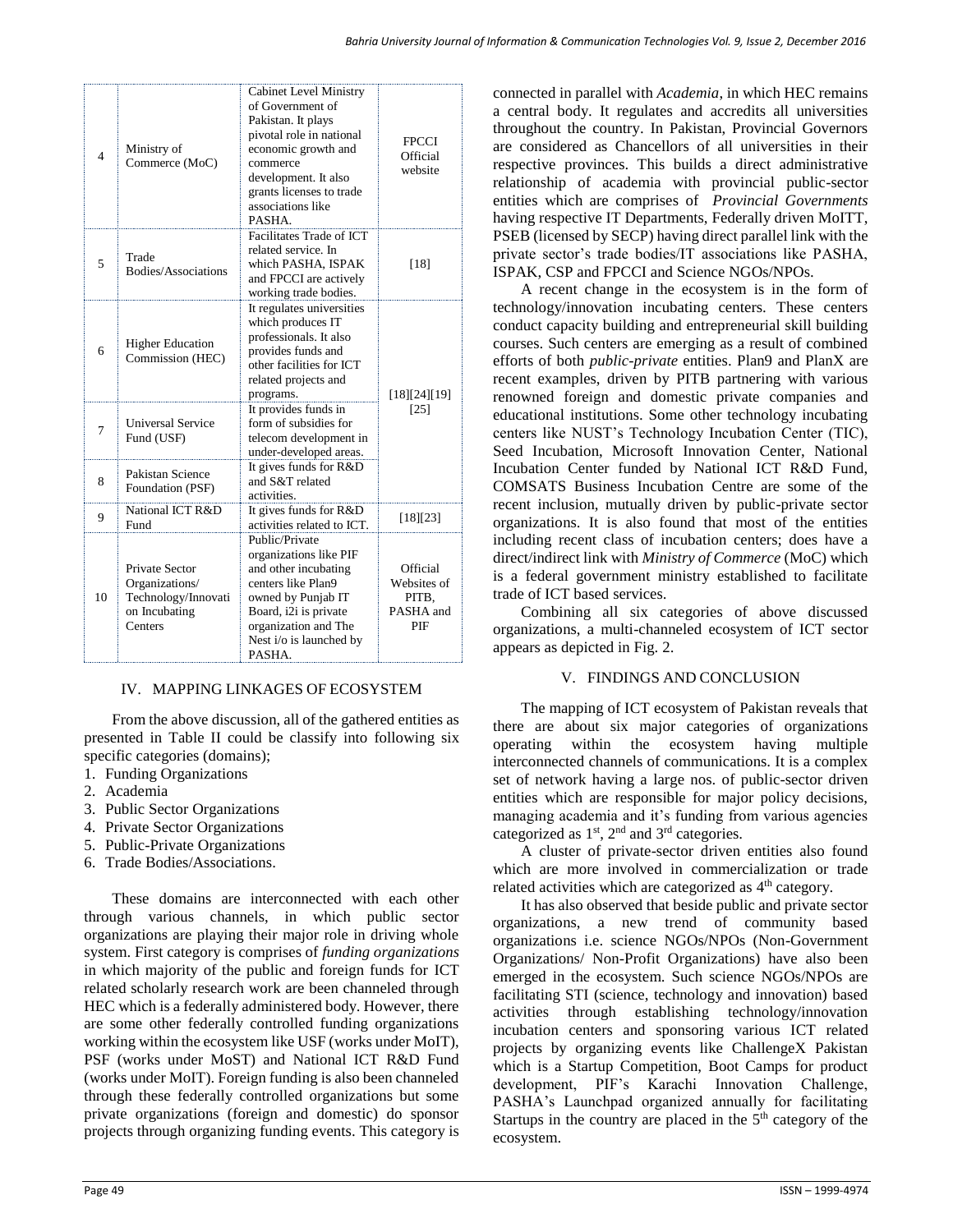

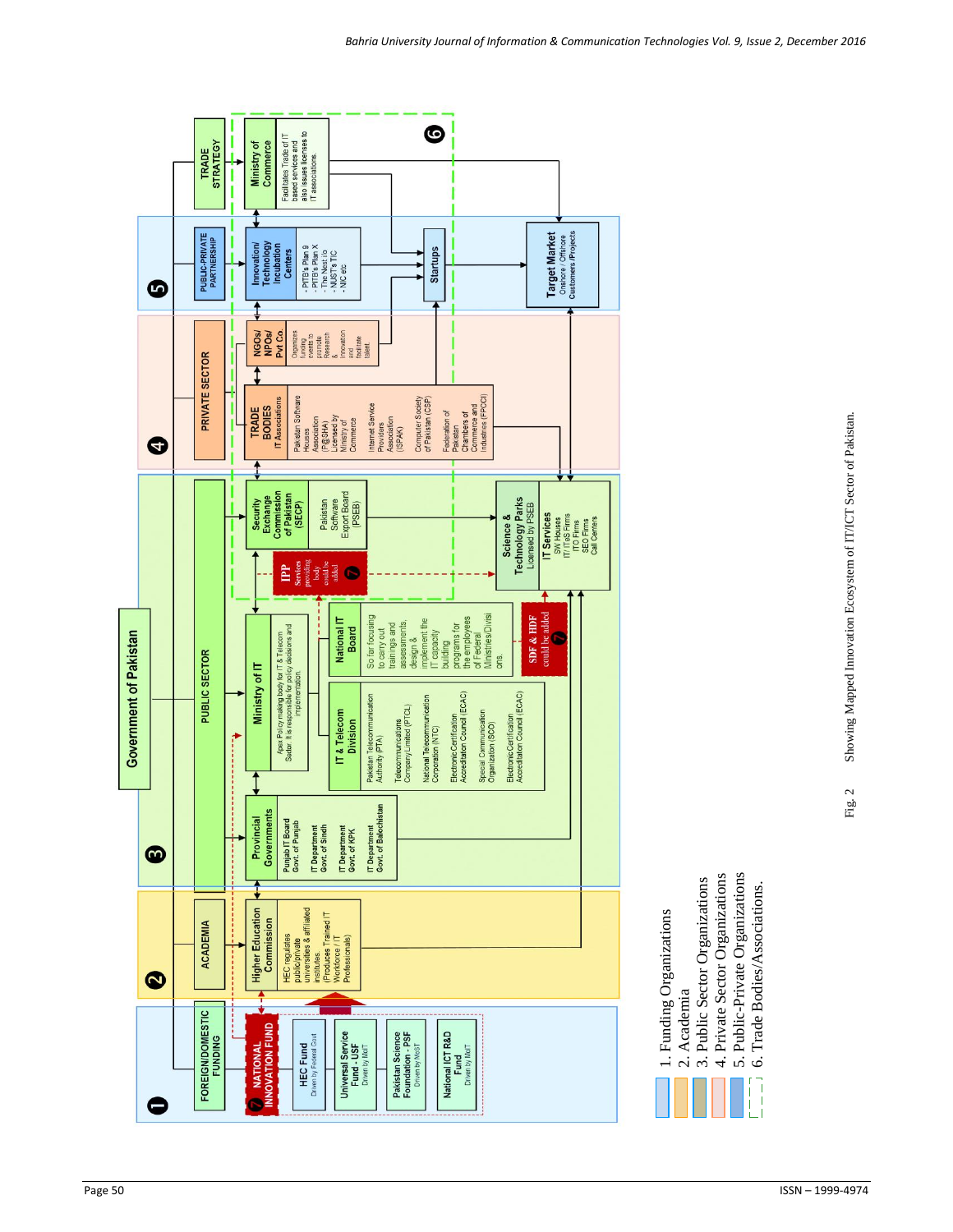The 6<sup>th</sup> category is comprises of those entities which are more focused towards commercializing ICT products and services.

Beside above categorization, a pattern close to the Quadruple Helix model also been observed in the map, in which entities like academia, industry, state and community based organizations are its fundamental components. This pattern looks in its initial stages and could also be an interesting line of reasoning for future studies.

Further, the relevant literature does highlight the complex nature of the ecosystem in which despite of being part of the system; various entities are unable to contribute effectively. For instance, public sector is partnering with private sector for developing infrastructure, organizing events promoting ICT, sponsoring IT projects and scholarships. Private sector is partnering with Science NGOs/NPOs for organizing different forms of events like (boot camps, hackathon, innovation forums, conferences, recruitment drive camps etc.) for hunting IT talent and promoting IT startups. On other hand, academia (universities) is changing its role from research production to research commercialization and collaborating with other international institutions for producing highly skilled IT workforce for the industry which can also be observed in the mapped ecosystem.

 All of the above discussed entities are playing their role in two directions; one is to produce IT workforce and second is to produce IT Startups which is the recent trend.

The map also highlights the need for reconfiguring the whole ecosystem as per aspiration of National ST&I Policy 2012 and IT Policy Action Plan 2000 for positive results by addressing following areas;

- 1. Centralization of the whole ecosystem should be made under one ministry i.e. Ministry of IT and all other provincial IT departments should initiate all publicprivate events and trade related activities under directives of single ministry.
- 2. The MoIT should be renamed as Ministry of ICT as it has been globally recognized as ICT.
- 3. Establishment of Software Development Fund (SDF) and Hardware Development Fund (HDF) proposed to be materialized as per the criteria of IT Policy Action Plan 2000 which is reiterated in NST&I Policy 2012.
- 4. A separate dedicated entity (indicated in the map as item no.7 with red colored block) is proposed to be established within MoIT providing Intellectual Property Protection (IPP) services in order to counter software piracy and promote authenticity in the ICT industry instead of relying on IPO or liaison officer as stated in Policy Action A40 of NST&I Policy 2012.
- 5. The NITB which is a recent inclusion; is in its initial stages. In this study, it is proposed to be made more effective by expanding its scope of functionalities. For instance, SDF and HDF could be added in its capacity as indicated in the map as item no.7 with red coloured block.
- 6. Further, in order to ensure proper utilization and management of funds, an entity as National Innovation

Fund (NIF) could be added in the ecosystem which will sponsor all science projects/programs based on innovation at the national level. The same has been committed in National ST&I Policy 2012 in Policy Action A41 and indicated in the map as item no.7<sup>th</sup> with red coloured block.

Hence, it is concluded that in order to make effective functioning of ICT ecosystem in Pakistan, reconfiguration of ecosystem is needed as per aspirations of the National ST&I Policy 2012 in which (NIF), (IPP), (SDF) and (HDF) entities are required to be introduced in it, aiming to strengthen its Quadruple Helix model which will further strengthen the network, based on university, industry, state and community organizations for economic prosperity.

### **REFERENCES**

- [1] Godin. B, "Innovation: The History of a Category" Project on the Intellectual History of Innovation, Montréal, Québec, Canada, 2008.
- [2] Oslo Manual Guidelines for Collecting and Interpreting Innovation Data, 3rd ed., OECD and Eurostat. 2005. p.46.
- [3] Sahin. I. (2006, Apr.). Detailed Review of Rogers' Diffusion of Innovation Theory and Educational Technology-Related Studies Based on Rogers' Theory. The Turkish Online Journal of Educational Technology – TOJET.[Online]. Volume (5) Available: at: http://tojet.net/articles/v5i2/523.pdf
- [4] Jahangir. M.N. et al. (2015, Mar.), Factors enhancing innovation in IT outsourcing Firms: A case from Karachi – Pakistan, IOSR Journal Of Humanities And Social Science (IOSR-JHSS).19(3),pp.124-136.Available:http://goo.gl/83bS Qp.
- [5] The World Bank, Innovation Policy A Guide for Developing Countries. The International Bank for Reconstruction and Development. The World Bank. Washington, D.C. [Online]. Available: http://goo.gl/1g0XNX
- [6] Feinson. S. (2003). National Innovation Systems Overview and Country Cases. Center for Science, Policy, and Outcomes –CSPO [Online] Available: http://goo.gl/G0kG6R
- [7] Durst, S. & Poutanen, P. (2013). Success factors of innovation ecosystems - Initial insights from a literature review. Presented at CO-CREATE 2013: The Boundary-Crossing Conference on CoDesign in Innovation. [Online]. Available: http://goo.gl/S8LGk2
- [8] NSF (2010), The Role of the National Science Foundation in the Innovation Ecosystem. National Science Foundation. [Online] Available at:http://www.nsf.gov/eng/iip/innovation .pdf (Accessed on: 03-09-2016)
- [9] Speakman. J, et. al (2010), Toward an Innovation Policy for Pakistan, World Bank Policy Paper Series on Pakistan, The World Bank. [Online] Available: http://goo.gl/geXOGO
- [10] Shah. A.A. et al (2011). The real life scenario for diffusion of renewable energy technologies (RETs) in Pakistan–Lessons learned through the pilot field study under physical Community, Renew Sustain Energy Rev. 15(15), pp. 2210– 2213.
- [11] Qureshi. S.M. (2006, Sep.). Building Triple Helix Relations in Pakistan. Presented at Conference on Triple Helix Paradigm for Development: Strategies for Cooperation and Exchange of Good Practice. University of the West of England, Bristol, UK.
- [12] Iffat (2011). National Innovation System in a Least Developing Country: The Case of Pakistan. International